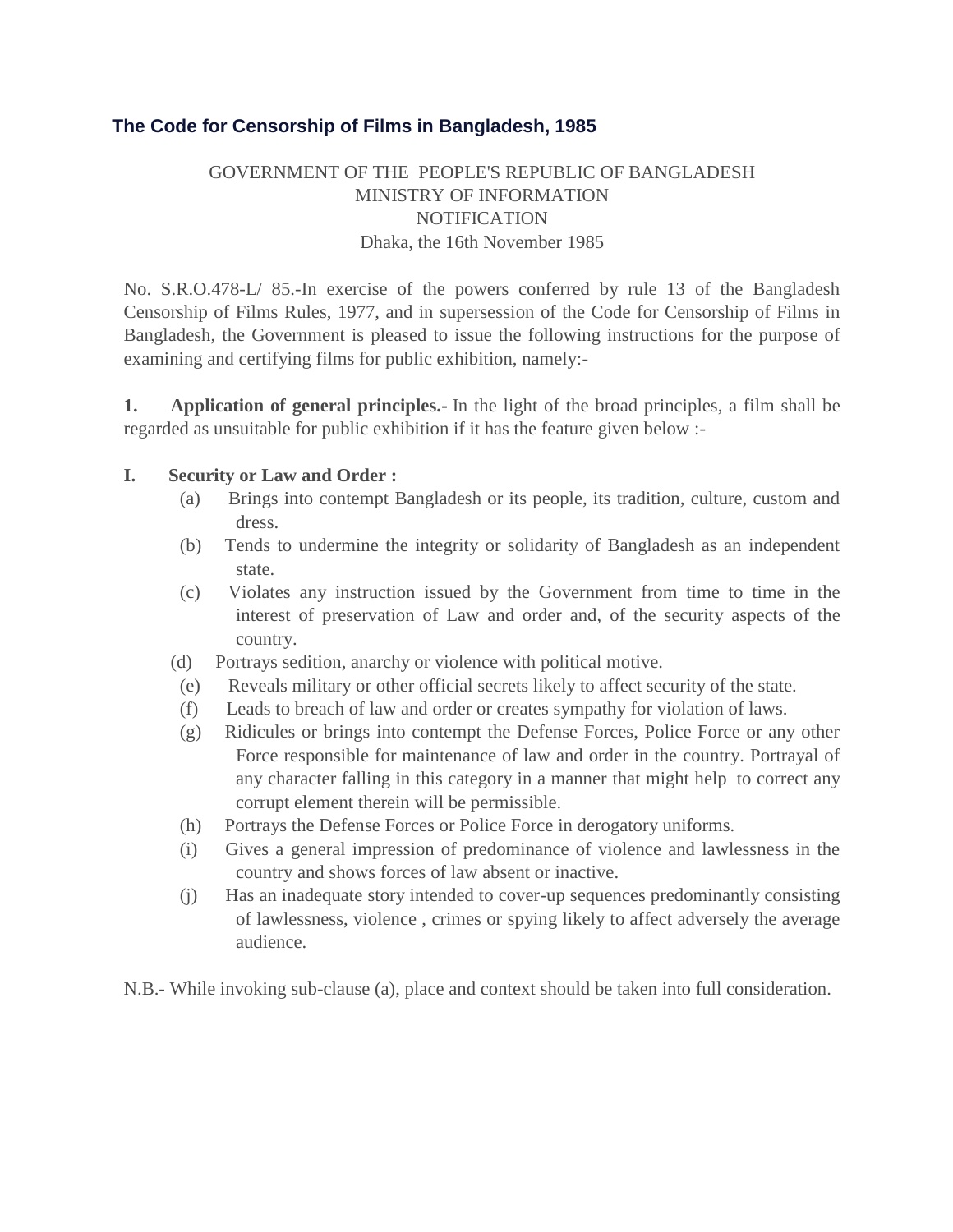### **II. International Relations:**

- (a) Contains propaganda in favor of a foreign state having a bearing on any point of dispute between it and Bangladesh or against a friendly foreign state which is likely to impair good relations between it and Bangladesh.
- (b) Violates the third country principle, that is which adversely affects friendly relations with the other country or countries or wounds the susceptibilities of foreign nations.
- (c) Portrays maliciously incidents or sequences which are prejudicial to the prestige or history of any people, race or nation.
- (d) Distorts historical facts particularly maligning Bangladesh and its ideals and heroes.

# **III. Religious Susceptibilities:**

- (a) Ridicules, disparages or attacks any religion.
- (b) Causes hatred or strife among religious sects, castes or creeds.
- (c) Exploits religion to denounce or uphold controversial social issues.
- (d) Ridicules religious persuasions so as to offend its believers.

# **IV. Immorality or Obscenity:**

- (a) Condones or extenuates acts of immorality.
- (b) Over emphasizes, glamorizes or glorifies immoral life.
- (c) Enlists sympathy or admiration for vicious or immoral character.
- (d) Justifies achievement of a noble end through vile means.
- (e) Tends to lower the sanctity of institution of marriage.
- (f) Depicts actual act of sex, rape or passionate love scenes of immoral nature.
- (g) Contains dialogue, songs or speeches of indecent interpretation.
- (h) Exhibits the human form, actually or in shadow graphs-
	- (i) in a state of nudity;
	- (ii) indecorously or suggestively clothed;
- (iii) indecorous or sensuous posture.
	- (j) Indecently portrays national institutions, traditions, custom or culture.(This covers kissing, hugging and embracing which should not be allowed in films of subcontinental origin. This violates accepted canons of culture of these countries . Kissing may, however, be allowed in case of foreign films only. Hugging and embracing may be allowed in sub-continental films subject to the requirements of the story, provided that the same do not appear to be suggestive or of suggestive nature.)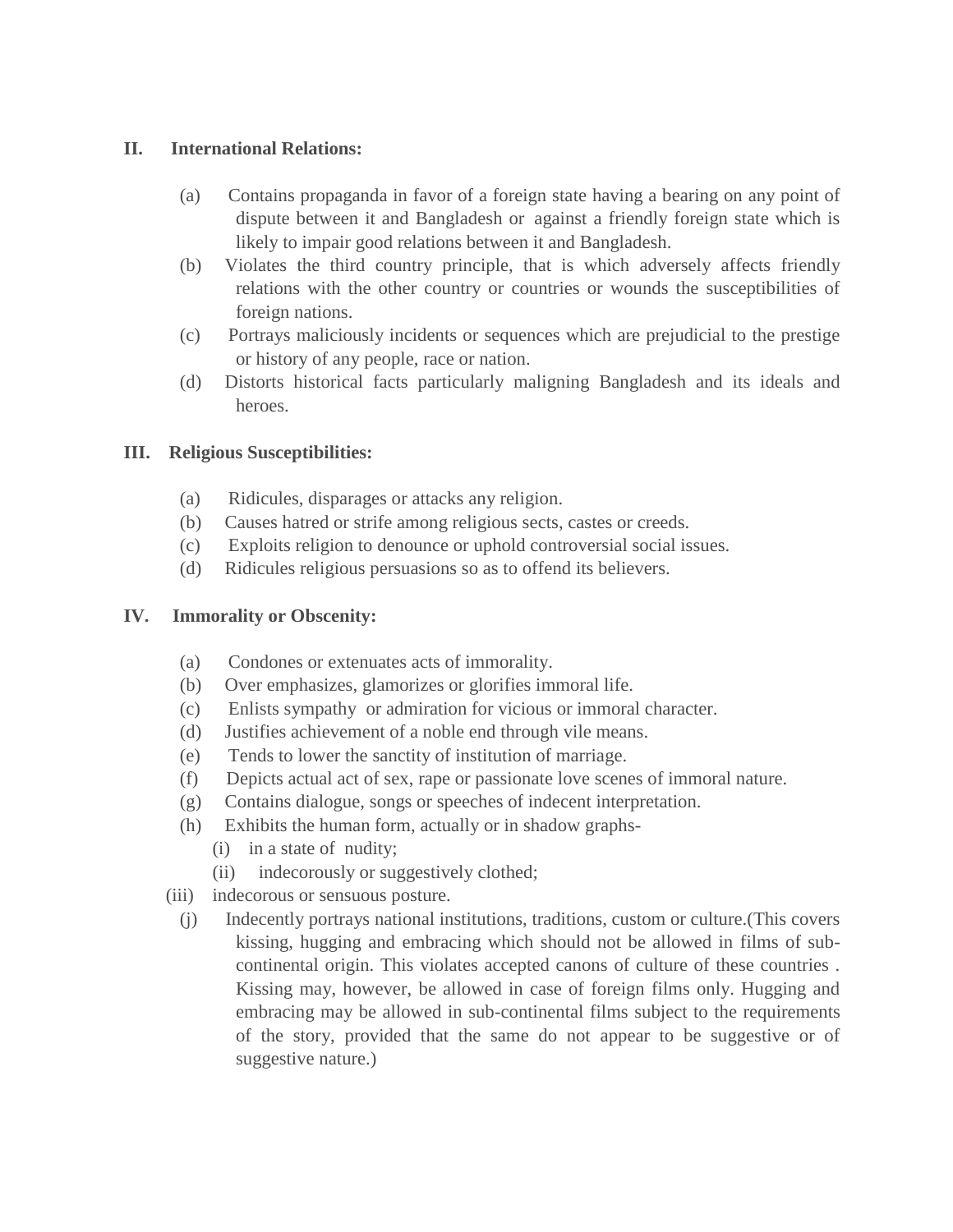- N.B.- (i) Deception of attempts or indication to rape may be permissible on when it is intended to condemn it.
	- (ii) Bikini or bathing costume scene may be permissible in case of foreign films.
	- (iii) Modern dress and suitable bathing costume in local production may be allowed in export quality films, provided these are of modest presentation.
	- (iv) In case a picture creates such an impression on the audience as to encourage vice or immorality, the film should not be certified even it shows that the vicious to the immoral has been punished for his/her wrong.

# **V. Bestiality:**

- (a) Exhibits wanton cruelty to animals.
- (b) Shows exaggerated horror, torture or cruelty or suffering which creates severe adverse reaction among the spectators.
- (c) Depicts third degree methods unless otherwise it is for the betterment of the society.

# **VI. Crime:**

- (a) Condones criminal acts.
- (b) Portrays the modus operandi of criminals which may help to introduce new methods of crime.
- (c) Makes heroes of criminals or elicits sympathy of audience on their behalf.
- (d) Maliciously ridicules or belittles public officers engaged in the prevention or detection of crime or punishment of criminals or entrusted with the dispensation of justice.
- (e) Suggests wrong-doings or criminal activities as profitable or as normal incidents of ordinary life.
- (f) Overemphasizes criminal activities in such a way as to arouse sympathy.
- (g) Familiarizes the adolescents and young people with crime and acts of violence as normal incidents of ordinary life and not to be reprobated.
- (h) Shows science as a means of acquiring devilish powers by master criminals and highly equipped and most modern laboratory as his headquarter.
- (i) Upholds trafficking women, children, liquor, drugs, and smuggling of any kind.